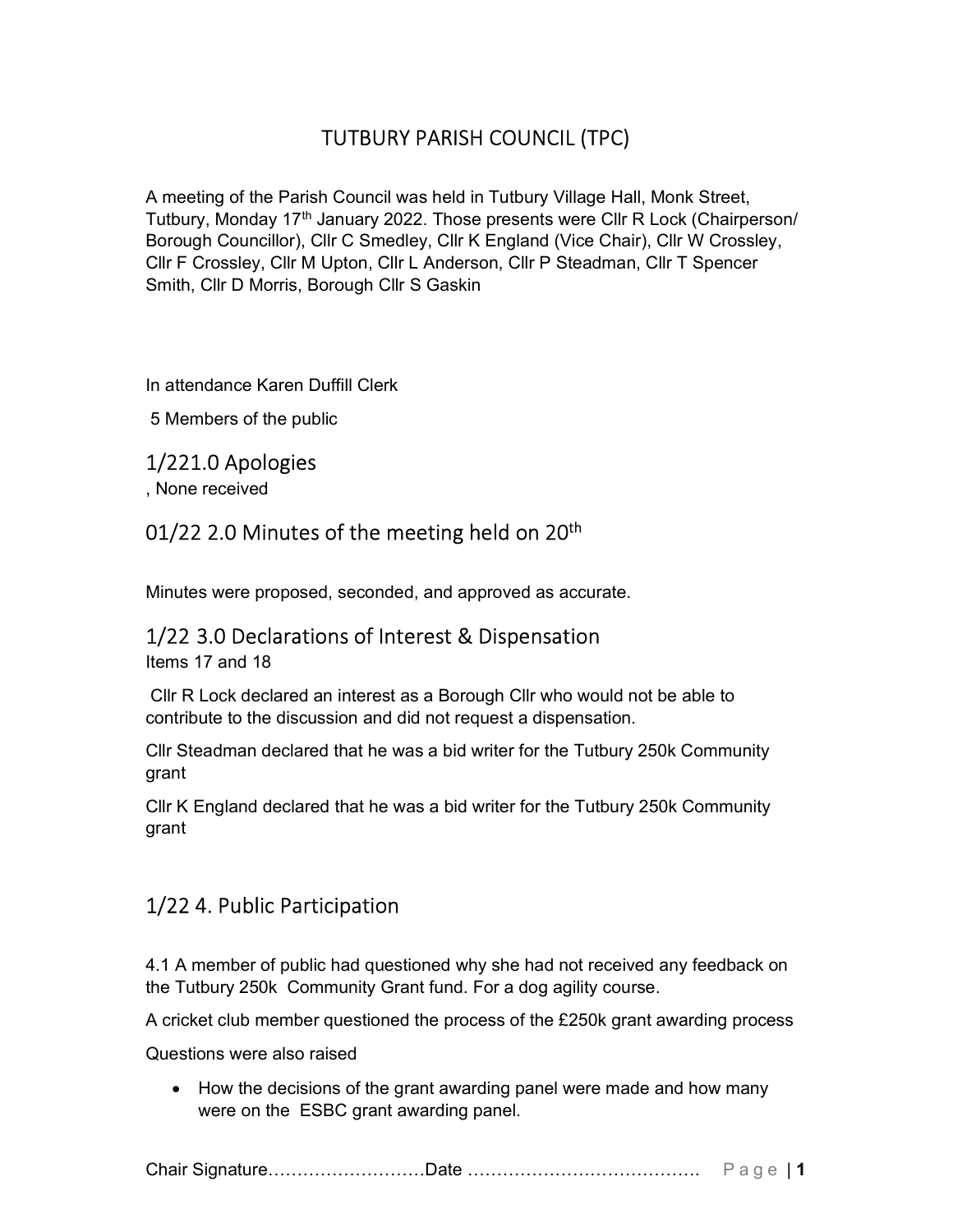- What the terms of reference were and why no agendas or minutes were generated from the meetings.
- Was Cllr Lock appointed to the panel by the parish council a member confirmed he was not.
- 4.2 A member of the public questioned why were the Borough council converting Burton marketplace to a library?
- why Cllr Lock did not declare an interest in the bids relating to Heritage Park as he lived there.

## 12/21 5.0 Borough and County Council Report

.

5.1 Borough Councillor George Allen has agreed to attend a Parish Council meeting regarding the Tutbury Community Fund process.

5.2 Concern has been raised by members and parishioners regarding the erection of metal posts in the conservation area for highway signs. County Cllr P White has halted the erection of the signs and is investigating the matter further. It was felt that the signs were inappropriate in size and location and other measures could be used to improve road safety regarding the mini roundabout on High Street. Members suggested road markings or lighting could be used as an alternate to large signs. Some members registered their objections to the implementation of the traffic regulation order changes made . Members were asked to moderate their behaviour when making reference to this agenda item. Borough Cllr Gaskin registered his concern over the reaction of the posts

5.3 A member asked the Borough councillors if they thought that the register of interests was handled satisfactorily at planning committee to discuss the application relating to the gin bar at 6a High Street. Borough Cllr Gaskin confirmed that a solicitor would be present to advise the Borough Cllrs so he would be satisfied that it would have been handled correctly.

5.4 Cllr Lock reported that the toilet block roof in Duke Street and ivy growth has been logged to repair and maintain.

5.5 A member raised concern of speeding in the village and was concerned that this was not being addressed in the correct manner and suggested rumble strips.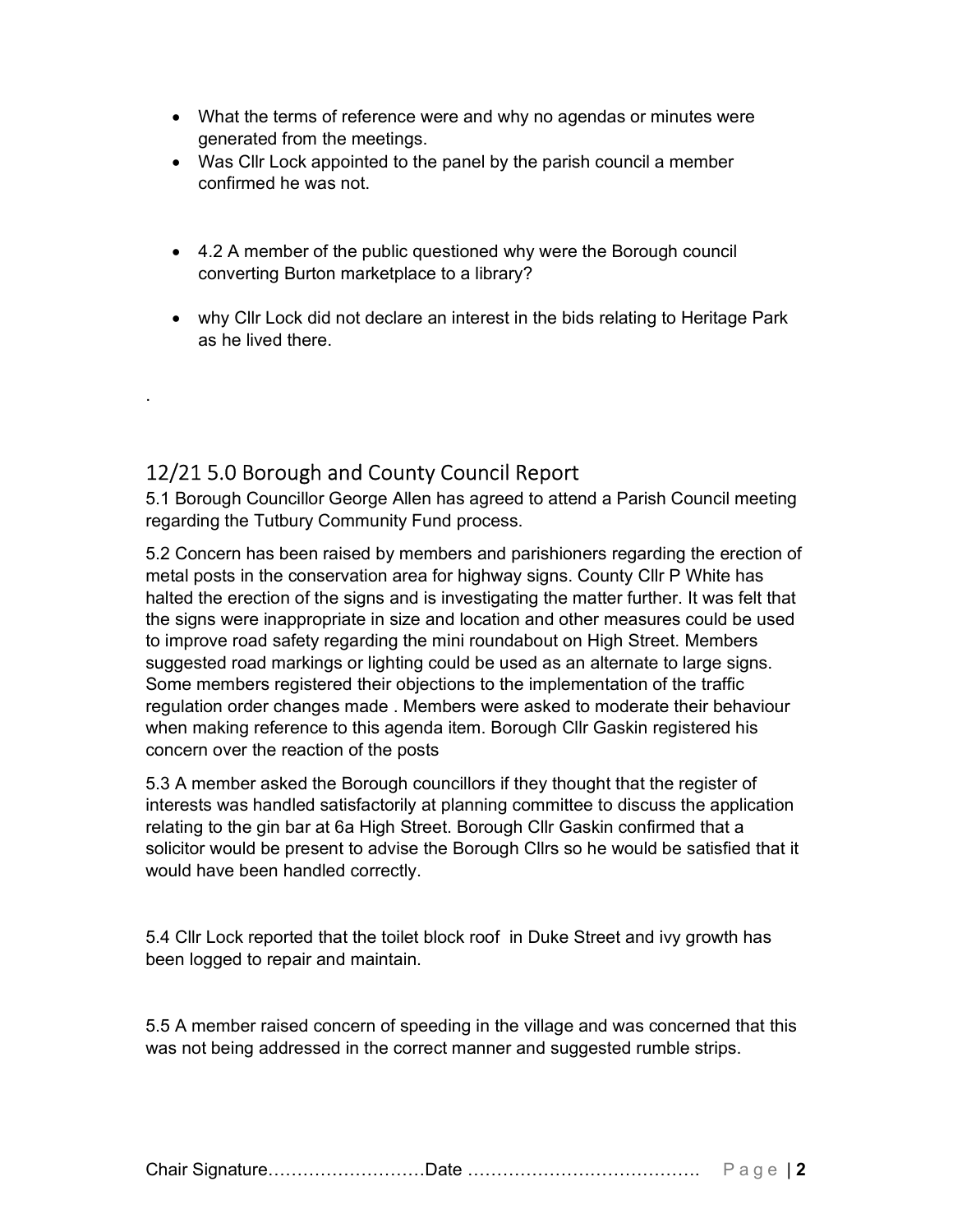12/21 6.0 To re-open the meeting to receive the Clerk's Report including correspondence. Speeding

6.1 Speeding concerns have been reported by a resident in Park Lane with racing cars, A resident in Ludgate Street has reported vehicles and motorbikes speeding up to get to the roundabout to clear the parked cars without stopping. The resident has requested speed humps to go across the whole road on this street.

A speed check and vehicle count will be carried out Park Lane in the New year and the request for speed measures in Ludgate Street should also be considered by the Road safety working party.

Petition for Virtual meeting

6.2 East Staff Borough Council have informed the parish council of a petition that will be presented to parliament to allow local government to choose if they want to hold their meeting remotely in the current climate of with new variants of Covid 19. A member asked for this to be added to a future agenda.

6.3 Concern has been raised regarding the reopening of the pedestrian exit and the new proposed traffic restriction on Green Lane

6.4 The distribution Tutbury Community £250 fund. It was felt some organisations did not receive any funds that should have done.

6.5 Concern has been raised concern regarding the play area, bin provision and roads that have not been completed on Heritage Park several years after they were scheduled.

6.6 ESBC Planning Decisions

P/2021/01485

Felling of 1 Lawson Cypress tree and 1 Leylandii tree

1 Castle Street, Tutbury

**PERMITTED** 

P/2021/01011

Change of use from Cafe (Class E) to a licensed Drinking Establishment (Sui Generis) with staff facilities at first floor level, and installation of air conditioning unit on north-west elevation 6 A High Street, Tutbury, DE13

Chair Signature………………………Date …………………………………. P a g e | 3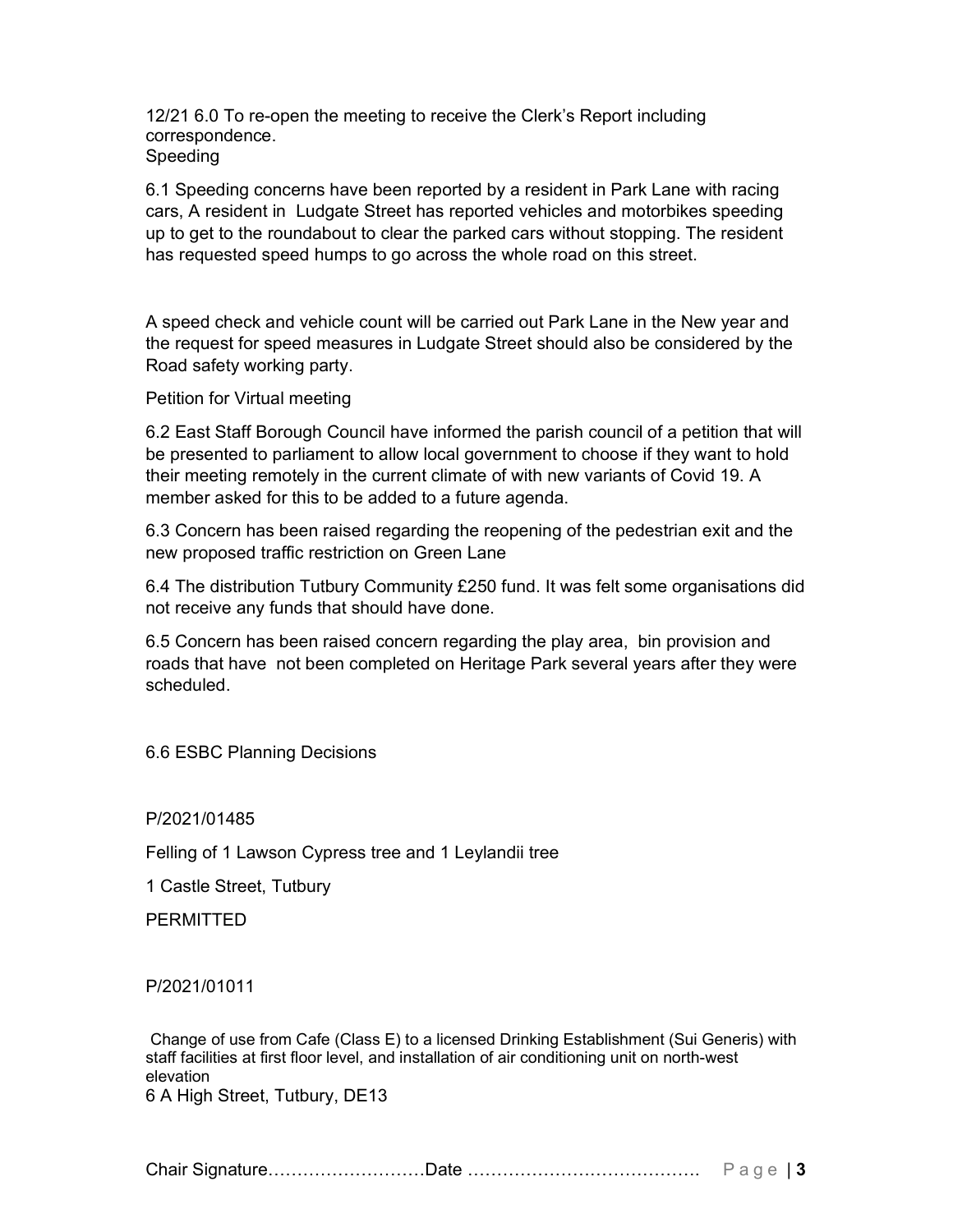#### **PERMITTED**

P/2021/01017

Listed Building Consent for alterations to include the repainting of woodwork and cills on front elevation, installation of air conditioning unit on north west elevation, formation of ground floor wc, formation of opening in cellar for python pipe to bar, cooling to cellar and non-illuminated sign to front elevation to facilitate the change of use from Cafe (Class E) to a licensed Drinking Establishment (Sui Generis) including staff facilities at first floor level 6 A High Street, Tutbury, DE13 9LP

#### PERMITTED

#### P/2021/01476

Crown reduction by 2.5 metres in height and 1 metre to both sides of 2 Sycamore trees and felling of 2 Acer trees.

34 C High Street, Tutbury, Staffordshire

PERMITTED

#### Recent application received

| Application<br><b>Number</b> | <b>Description</b>                                                                                                                                                                                                                                                                                                                                                                     | Location                                                                  | Deadline for<br>comments |
|------------------------------|----------------------------------------------------------------------------------------------------------------------------------------------------------------------------------------------------------------------------------------------------------------------------------------------------------------------------------------------------------------------------------------|---------------------------------------------------------------------------|--------------------------|
| P/2021/01663                 | Erection of a detached<br>bungalow and detached garage<br>to serve existing property and<br>alterations to vehicular access                                                                                                                                                                                                                                                            | 60 Monk Street<br><b>Tutbury DE13</b><br>9NA                              | 29-01-2022               |
| P/2022/00002                 | Felling of three Ash trees (T5,<br>T6 and T11), three Lawson<br>Cypress trees (T7, T8 and<br>T10), cut back suckers and<br>crown lift to 3 m to one Sweet<br>Chestnut (T3), cut back basal<br>suckers, reduce main stem<br>(non-drive side) to a height of<br>around 5m and reduce side<br>growth to around 2m from<br>truck, reduce drive side stem to<br>around 4.2m and selectively | Manor Farm<br>Cottage 34 Monk<br><b>Street Tutbury</b><br><b>DE13 9NA</b> | 07-01-2022               |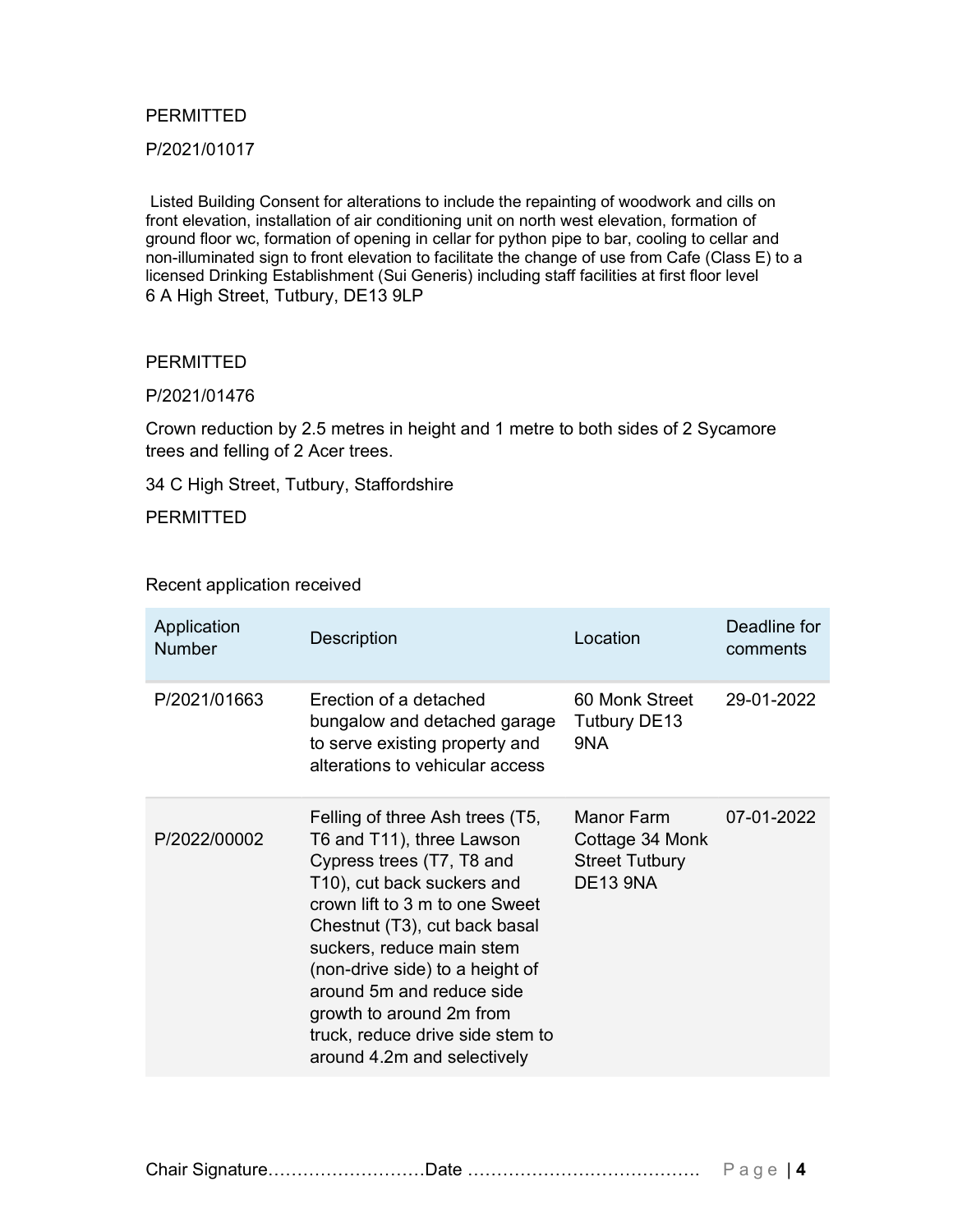| Application<br><b>Number</b> | <b>Description</b>                                  | Location | Deadline for<br>comments |
|------------------------------|-----------------------------------------------------|----------|--------------------------|
|                              | reduce side growth to one<br>Sweet Chestnut tree (T |          |                          |

# 1/22 7. Update on Tutbury Community Fund Grant allocation for outside Gym Equipment

7.1 The bid for outdoor gym equipment was successful and £35000 has been awarded to the parish council to place equipment on Heritage Park but a query has been raised as the original bid was to place equipment on three sites. Heritage Park, Cornmill Lane and Ferrers Avenue. Cllr Lock has enquired if the equipment could be placed at Ferrers Avenue playing field in addition to Heritage Park, The Borough Council have asked this to be considered by their legal team. Ferrers Ave playing field was identified as requires improvement and may help in securing a longer-term lease in the future.

# 1/22 8.0 Approve Accounts for Payment

| Date           | <b>Description</b>                      | <b>Supplier</b>                                    | <b>Net</b>        | VA       | <b>Total</b> |
|----------------|-----------------------------------------|----------------------------------------------------|-------------------|----------|--------------|
| 17/01/20<br>22 | <b>Clerks Salary</b>                    | <b>Karen Duffill</b>                               | 954.4<br>6        | 0.0<br>0 | 954.46       |
| 17/01/20<br>22 | <b>Clerks Expenses</b>                  | <b>Karen Duffill</b>                               | 31.00             | 0.0<br>0 | 31.00        |
| 17/01/20<br>22 | <b>Clerks Employer</b><br>Pension       | <b>Staffordshire County</b><br><b>Pension Fund</b> | 297.5<br>2        | 0.0<br>0 | 297.52       |
| 17/01/20<br>22 | <b>Employee Pension</b><br>Contribution | <b>Staffordshire County</b><br><b>Pension Fund</b> | 163.9<br>2        | 0.0<br>0 | 163.92       |
| 17/01/20<br>22 | Legionella Control                      | <b>Sterilizing Services Ltd</b>                    | 36.00             | 7.2<br>0 | 43.20        |
| 17/01/20<br>22 | <b>National Insurance</b>               | <b>HMRC</b>                                        | 102.5<br>0        | 0.0<br>0 | 102.50       |
| 17/01/20<br>22 | Street cleaning and<br>maintenance      | M Guest                                            | 338.0<br>$\Omega$ | 0.0<br>0 | 338.00       |
|                |                                         |                                                    |                   |          | 1,930.6<br>0 |

7.1 Acceptance of the accounts was proposed, seconded and approved.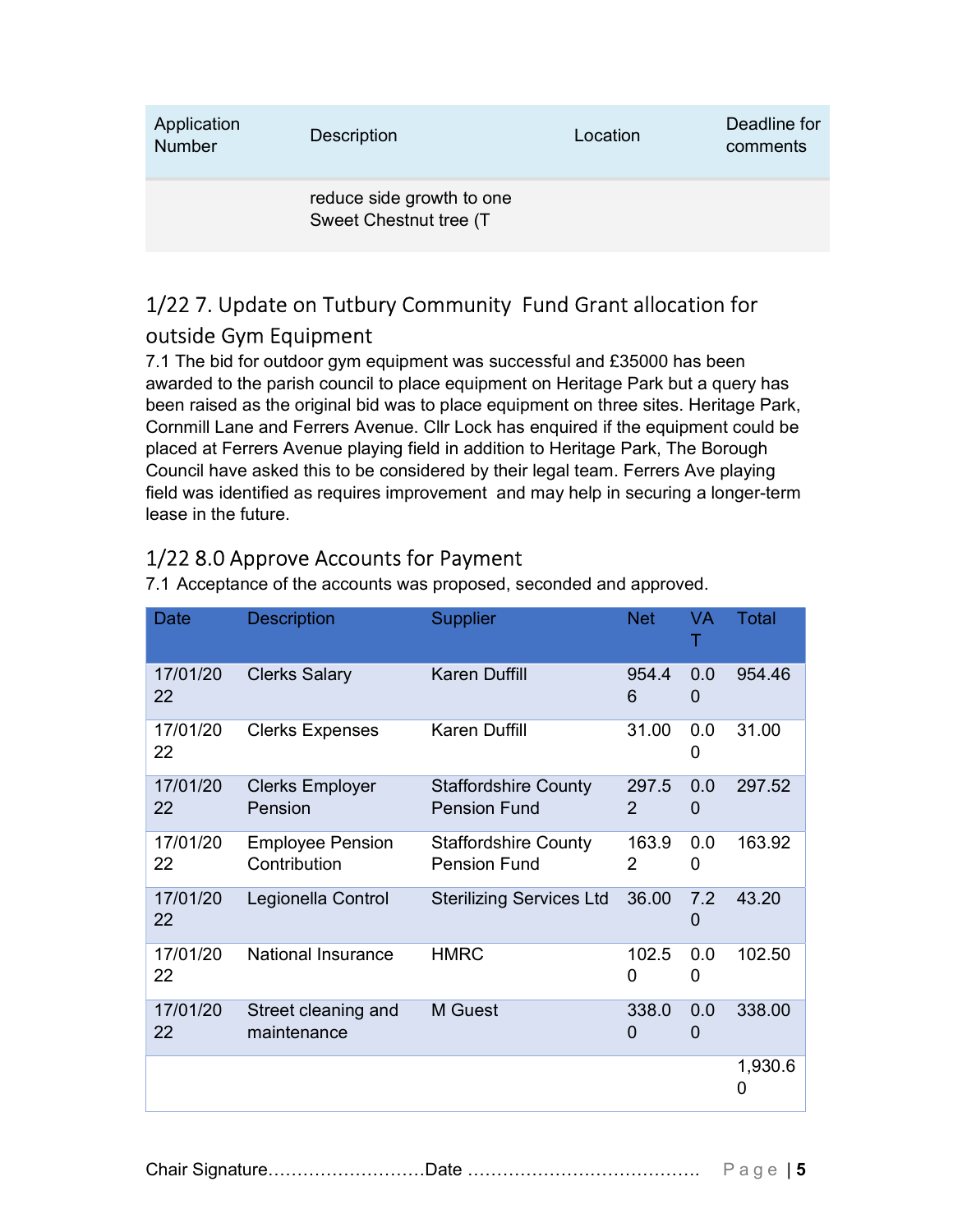| 29/12/20<br>21 | Changing Room Gas Opus Energy<br>Supply      |                     | 32.86 | $-1.6$<br>4 | 34.50 |
|----------------|----------------------------------------------|---------------------|-------|-------------|-------|
| 17/01/20<br>22 | Changing Room Gas Opus Energy<br>Supply      |                     | 21.56 | 1.0<br>8    | 22.64 |
| 22/12/20<br>21 | <b>Changing Rooms</b><br><b>Water Supply</b> | <b>Pennon Water</b> | 21.50 | 0.0<br>O    | 21.50 |

## 12/21 9.0 Planning Matters Nominate a Conservation Area Cllr

 8.1 A letter has been received from Barton Parish Council for the parish council to consider and to respond and provide examples of planning applications in Tutbury that have failed conservation area requirements.

#### Resolution

Cllr Dodds was appointed.

## 1/22 10.0 To establish a working party to develop a 5-year parish plan

10.1 To satisfy the requirements of the financial regulations and to enable the parish council to work towards larger projects and goals it was recommended as good practice to have a 5-year parish plan. The clerk recommended that the council engaged with parishioners to understand their requirements.

#### Resolution

To form a working party to develop a 5-year parish plan Cllrs Steadman, Lock, England, Anderson and Morris were appointed.

## 12/21 11.0 11. To review and approve changing room gas supplier.

11.1 The clerk distributed gas prices assessed on  $13<sup>th</sup>$  Jan 2022 the rates are variable on a daily basis.

| Supplier | Term   | Unit<br>rate | Standing<br>daily | 928<br>kwh | 30 day<br>standing | Estimated<br>Monthly |
|----------|--------|--------------|-------------------|------------|--------------------|----------------------|
|          |        | <b>KWH</b>   | charge            | used       | charge             | bill                 |
| Opus     | 2 or 3 | 0.0867       | 0.63              | 80.46      | 18.90              | 99.36                |
| Octopus  | 1      | 0.0817       | 0.359             | 75.82      | 10.77              | 86.59                |
| Octopus  | 2      | 0.0701       | 0.3526            | 65.05      | 10.58              | 75.63                |
| Octopus  | 3      | 0.0717       | 0.3374            | 66.54      | 10.12              | 76.66                |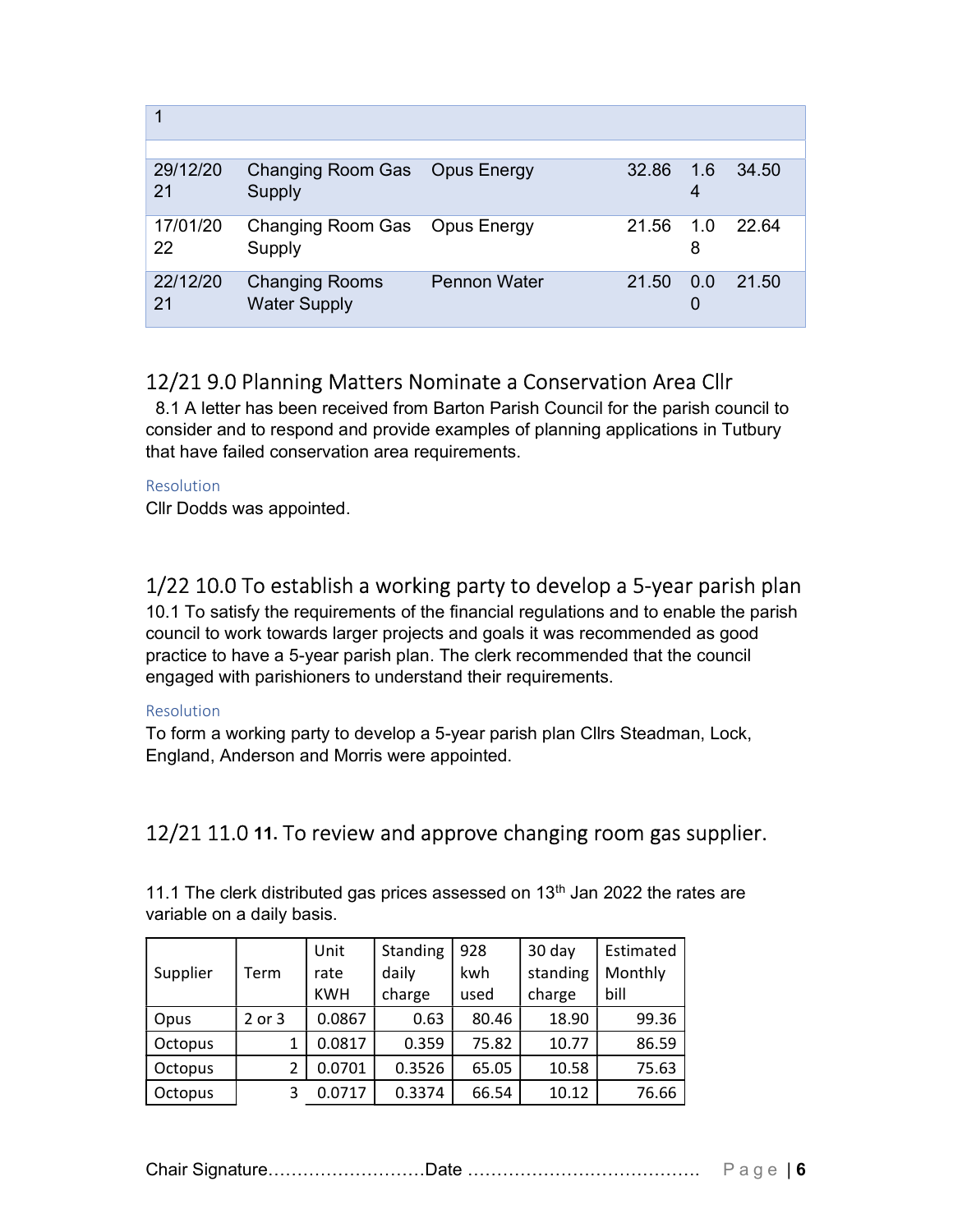| Valda               |   | 0.1223 | 0.15 | 113.49 | 4.50 | 117.99 |
|---------------------|---|--------|------|--------|------|--------|
| Valda               | ∍ | 0.103  | 0.15 | 95.58  | 4.50 | 100.08 |
| British gas<br>Lite |   | 0.1116 | 0.15 | 103.56 | 4.50 | 108.06 |

11.2 A member suggested that the gas usage should be reviewed and assess the boiler system to ensure that gas is used economically. The hot water heating system should be reviewed a more economical system could be installed. The clerk will contact the football team and asses their need for showers and ask for their cooperation as the monthly bill will be doubled with the forthcoming price rise.

11.3 The minimum rate for the existing supplier was 2 years fixed.

#### Resolution

Members voted to purchase the lowest 2-year fixed rate which at the time the was the Octopus tariff. Cllr were made aware that the tariff would vary on the day of purchase.

## 1/22 12.0 . To receive an update on Jubilee plans

Cllr Steadman updated the council on the plans for the jubilee. A Facebook page and community group has been formed, the next meeting is Jan  $27<sup>th</sup>$  at Tutbury club 7pm, the following events are being planned.

Thurs 2.6 .22 Beacon lighting event at Tutbury Castle

.Fri 3.06 Town walk to the crater two routes will be used one will be accessible for push chairs. A talk at the crater on the history of the explosion will be arranged.

Sat 04.06.22 Street party in High St Picnic lunch with street entertainer stalls and local bands.

Sun 05.06.22 Jubilee picnic lunch with a brass band potentially located at Richard Wakefield School in conjunction with the PTA and the school fayre.

Tutbury Arts Group, local choirs, Trent and Dove housing, have all pledged to support the events.

Tutbury Preschool and St Marys; Church are also planning events.

# 1/22 13. To consider and approve a new roof on the container at Cornmill Lane.

13.1 The container at Cornmill Lane is leaking and may cause potential damage to the football team equipment storage racking and floor. The parish council contractor has painted one coat of sealant on the container roof. However, the roof had significant areas of rot. Due to the weather and the water lying on top of the container a second coat has not been applied. A quote to replace the roof with 2mm

Chair Signature………………………Date …………………………………. P a g e | 7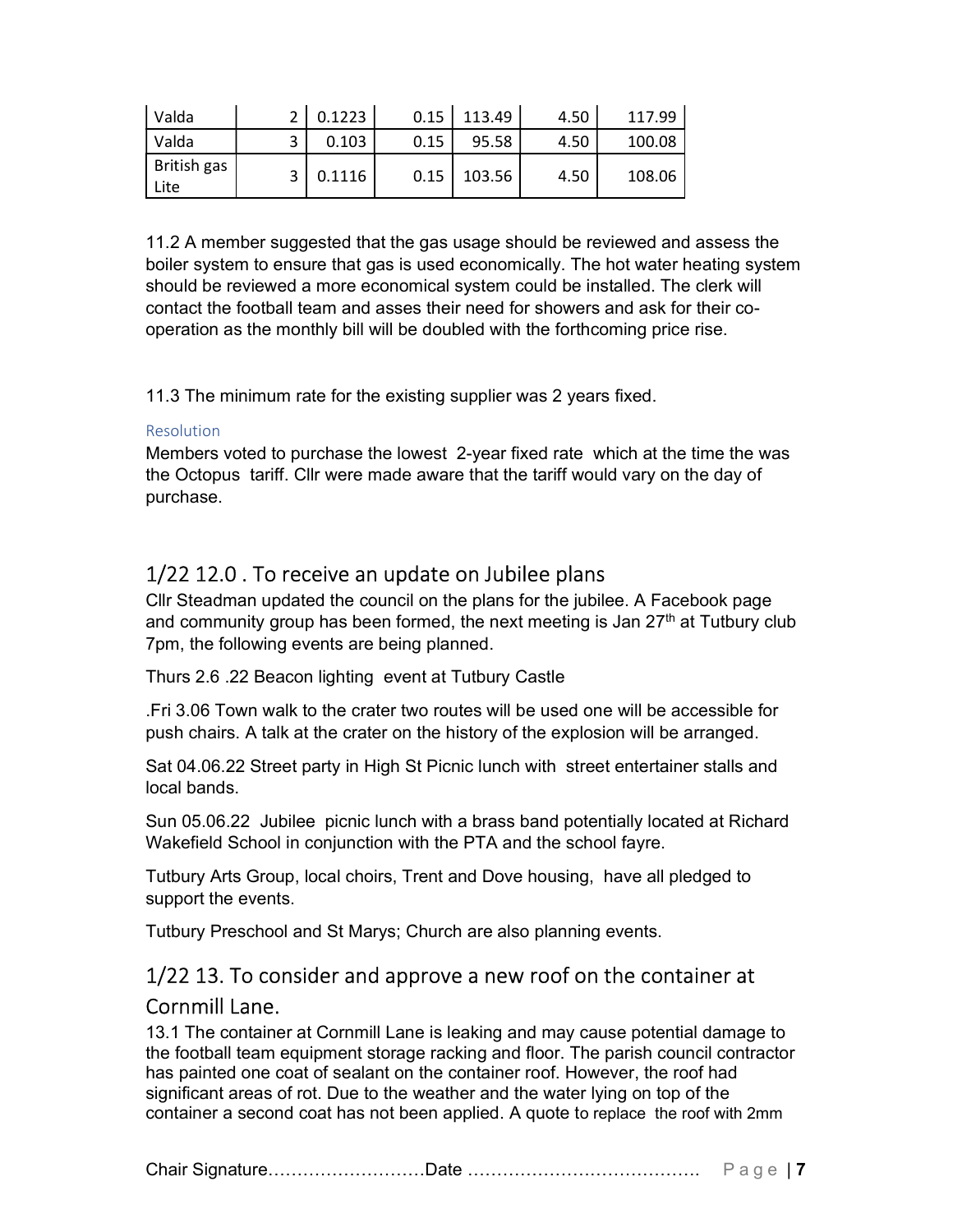thick galvanised steel sheet and riveted with silicone joints and downturn over edges £2000.00 plus vat.

13.2 A member has suggested that sheeting and cladding may be more affordable option and the clerk has requested a quote from the existing contractor to do this. 13.3 A member agreed to obtain a quote for a new container from a local supplier.

#### **Resolution**

A meeting with the emergency committee will be called to resolve the issue.

## <sup>1</sup>/22 14.0 To review and consider an amendment to purchase limit from £150 to £500 in the Financial Regulations.

14.1 The clerk distributed the financial regulations with an amendment to raise the purchase limit from £150 to £500 to make it more practical in obtaining three quotes for goods and services under £500

14.2 A member suggested that the limit delegated to committees was raised to £1000 this will be added to a future Agenda.

#### Resolution

Councillors voted to accept the amendment and approved the financial regulations.

## 1/22 15.0 Receive an update regarding the Road Safety Working party meeting on 23/11/21.

15.0 The working party met to discuss speed indicator signs proposed by a previous Cllr. Potential sites were identified for the sign, these roads were Fauld Lane, Cornmill Lane, Park Lane/Castle Street and Ludgate Street. The working party will request the County council to do speed reviews on these roads.

68% of the people who responded to a survey relating to the location of a bus stop on High Street were in favour of moving the bus stop to a safer location. The bus companies were also in favour of moving the bus stop away from the dangerous bend at the bottom of High Street. Two highways' representatives were also in favour and recommended that the new proposed location near 6 High Street would be a safer location.

A member asked if the bus company could reroute exiting routes to incorporate the existing bus shelters as more people will be travelling to Derby hospital, Trent and Barton could not schedule this into their timetable on the Derby route.

A written proposal will be submitted to the full council when more information on speeding and road safety issues have been collated following a further meeting and visit to the proposed roads to be reviewed.

A suggestion was received from High Street residents to consider a pedestrian crossing on High Street.

A member raised concern on the impact that road safety measures would have on the conservation area.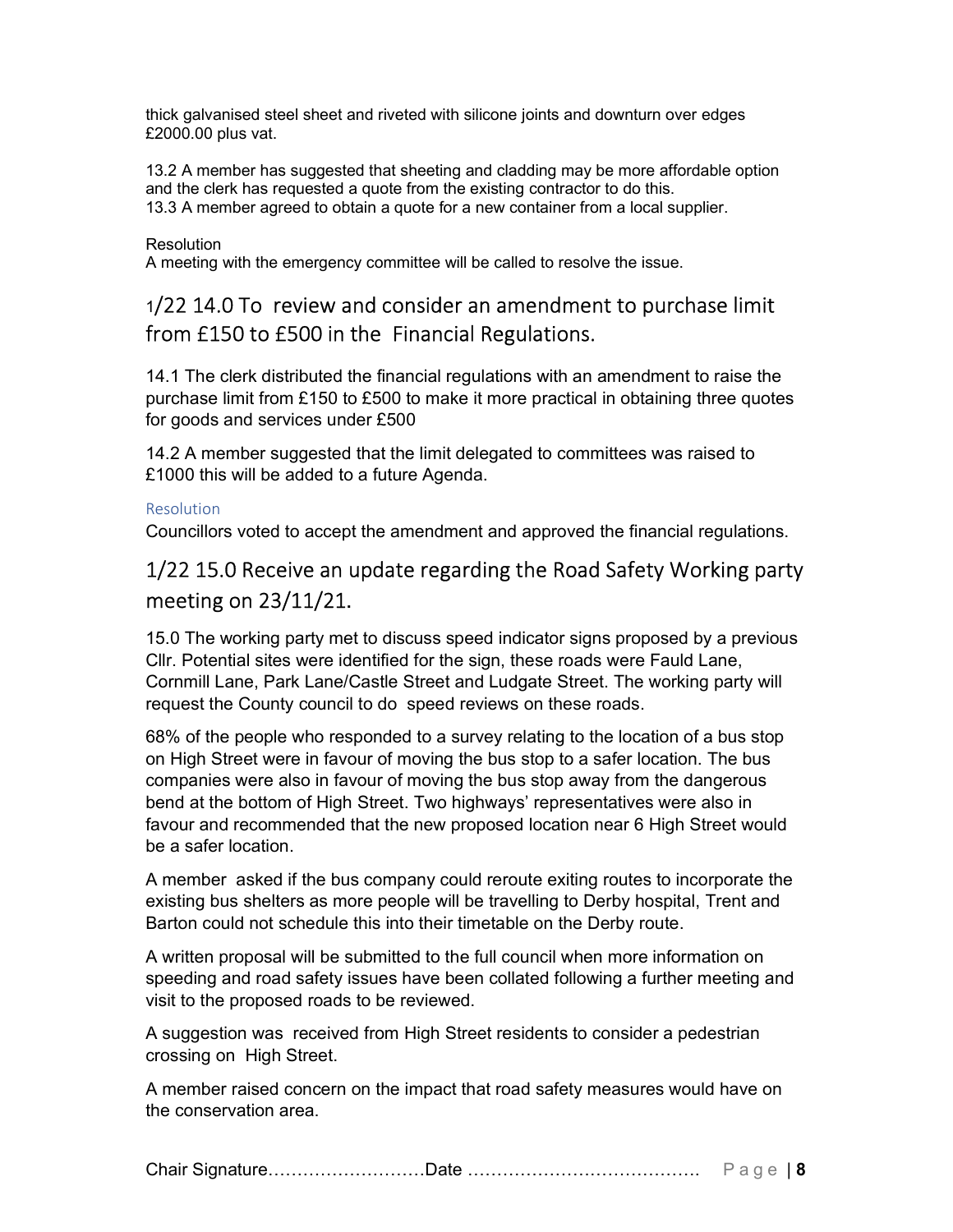A member raised concern that not all residents had not received leaflet on High Street However, a member did confirm that leaflets were delivered to every house on that street.

### 01/22 16. Bank Closure update

16.1 Four parish councils have emailed letters of support for the bank closure.

A member proposed that the parish councils should meet to form a collective response to be sent to the bank and the MP o request an alternate of mobile baking,

The Parish council has logged their own complaint and requested mobile banking.

Borough Cllr S Gaskin said that ESBC would offer support.

**Resolution** 

Cllrs voted in favour of an additional meeting of supportive parish councils

Members voted to extend the meeting for up to 30 minutes

## Cllr Lock left the meeting at 9.30pm in accordance with his declaration of interests

# 17.0 17. Discuss the process within the parish council for the 250k community fund.

 The £250k Community fund was allocated in lieu of a community building as part of a section 106 agreement from the development at Heritage Park

The parish council had engaged with the community and the Borough council in an attempt to secure a community building for the community and local organisations were consulted. However, the proposed plans for a building were not suitable and the money was allocated after the deadline to complete the building had passed.

Borough Cllr Gaskin confirmed that the section 106 agreement had not been settled within the 5-year period to provide a building and that is why the money was received in lieu of a building. Borough Cllr George Allen set up the grant scheme to distribute the fund.

Members raised concerns around the process. Borough Cllr George Allen questioned why Tutbury Parish Council (TPC) had not submitted a grant bid

The working party investigated the erection of a community building at Cornmill Lane; However, the land is owned by Tutbury Charities who did not grant permission for this. An architect was appointed to provide plans for the community building but once permission was declined the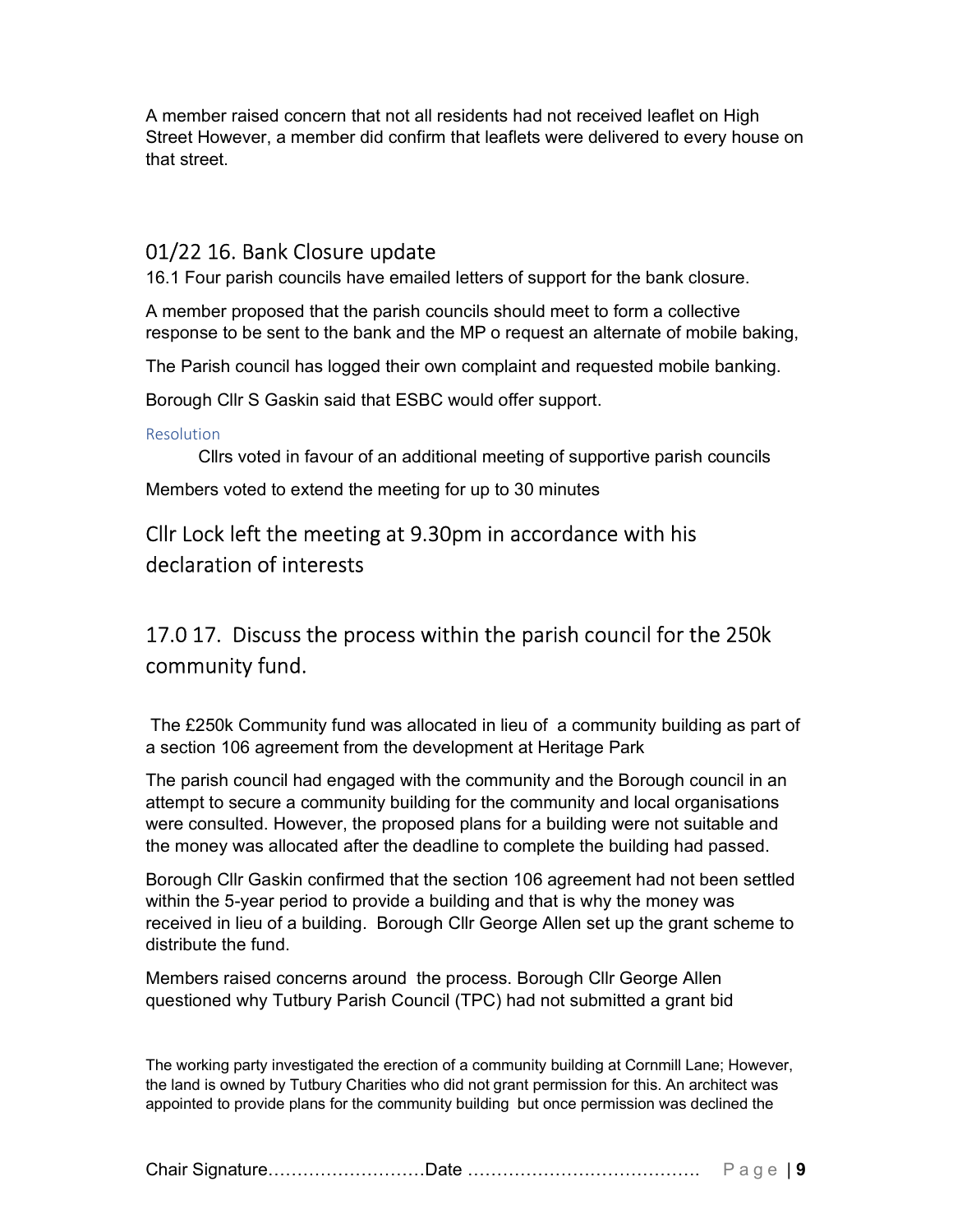architect produced plans for improvements and regeneration to the playing fields at Cornmill Lane,

The proposed improvements could be broken into 5 separate funding projects and these included.

Improved access road

Improved drainage

Improved carpark and landscaping

New multi-use games area

Outdoor gym equipment.

TPC proceeded to choose two bids which were approved at a full parish council meeting.

The large bid was refused due to the total cost of £250k meant that the money could not be allocated to a wide a range of local organisations,

A second bid for £35000 was submitted by Cllr England to improve open spaces provided by the parish council. Improvements to the green spaces by adding outdoor gym equipment would make the facilities accessible for all age groups and abilities that could benefit the wider community. It was felt that the parish council would be criticised if they did not apply for funds to the benefit of the whole community.

The parish council also considered the implications of supporting local organisations. However, the parish council would not have visibility of the grant applications and were not the awarding body.

Two members noted that they had voted against these bids for monies from the community fund.

# 01/22 18.0 Discuss the process followed by ESBC for the Tutbury Community Grant Allocations.

18.1 Members raised many questions regarding the process of the grant allocation.

There was division in the community and the parish council on how the funds had been allocated causing ill feeling and anger. Members of the public present raised concern regarding the allocation of the funds and the process.

The Council shall halt any and all Council preparations and activities relating to the approved grant application for gym equipment from the £250k ESBC fund given concerns raised by Councillors and members of the public until the Parish Council is satisfied with the process taken by ESBC to allocate funds. The Parish Council shall write to Cllr George Allen with a list of questions regarding the issues discussed in the Council Meeting requesting a written response and shall subsequently organise a public meeting to discuss any further matters with him.